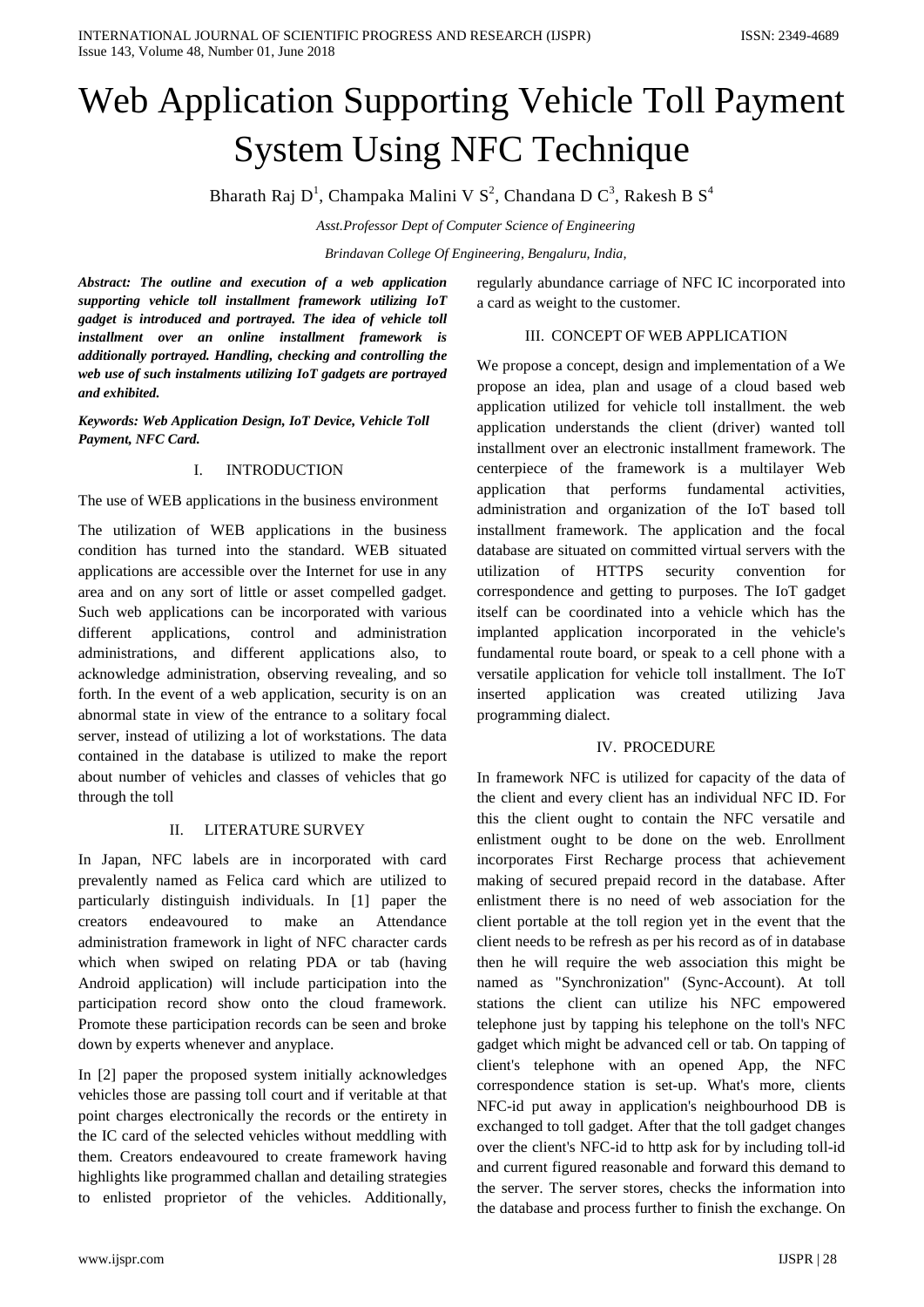fruitful confirmation the asked for reasonable is charged from the client's prepaid record and time-stamp of the finished exchange is put away and sent as affirmation to the toll gadget. At that point toll gadget store and sends this data to the client by means of NFC affirmation before conclusion of correspondence channel, and afterward the client continues. The toll station are paid month to month based on contract and month to month work-out premise i.e. fundamentally the aggregate sum gathered by that specific toll in settle period or a month.

#### V. SYSTEM ARCHITECTURE

The block diagram mainly consists of four components those are user NFC device, Toll NFC device, Server and presented web Application. The web application is hosted for purpose so that initially user can register his details and make android app available in his device may be tab or smart-phone which supports NFC communication protocols. During the registration process, client/user will be provided with the NFC-Id that will be unique as per user's filled details. The whole required details will be saved into user's respective account database (Server). The web Application can be serviced from PC Desktop, tab, smart-phones. The Server then validates and process the request further while making usage of information stored in database. Toll NFC device is a bridge that fills up the communication gap between user's NFC device and the server. The toll NFC device accepts the request from user which is invoked on tap/contact of these two devices. The request is then dispatched from toll device for server for requested payment processing. All the transaction history is maintained in user's account. The Server returns an acknowledgement which is the response of the processing. The acknowledgement is saved and send to both toll and user device. On connection establishment of server with user NFC smart device, local Database of NFC Android Application get synchronized with the account present in the server database.

Hence with these the user App account is always updated.



Fig 1: System Architecture Diagram

### VI. SYSTEM REQUIREMENTS

Due to this architecture design there will be an idea about thesoftware contents used in this system.

The first block represents Android OS which contain NFC Appusers and toll station.The second block is of web application which contains all webcontainers for user interfacing like html, jsp files. The last blockrepresents Windows OS used which contains server anddatabase. Server has java, .class, web.xml, lib, .jar files which islogical and back end tier of client server model and web app.

The activities done by each task is shown in below flowchart



Fig 2: Flow chart of System

#### VII. ADVANTAGES

i. Vehicle records can be checked in once.

ii. Institutionalizations and straightforwardness at Toll reasonable gathering and its usage.

iii. Security is upgraded as both the concentrated server and toll gadget knows who is crossing the toll.

iv. Requirement for manual toll based framework is totally decreased.

### VIII.CONCLUSION

Web Application Supporting Vehicle Toll Payment System answers to the necessities of current issue that we are going up against. This approach opens multiple possibilities because additional benefits in systems with toll can be introduced.